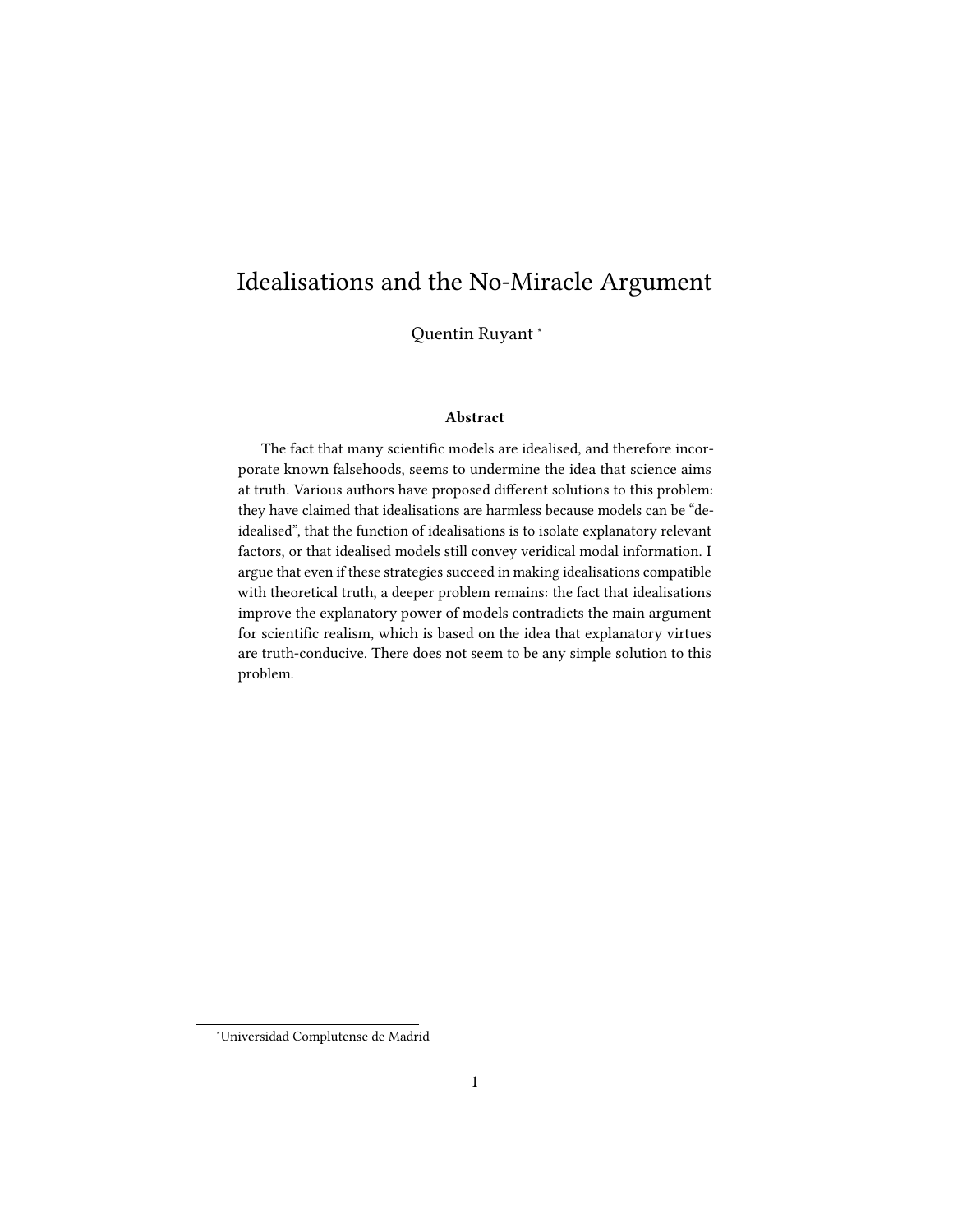## 1 Introduction

Scientific realism is the position according to which scientific theories are true or approximately true descriptions of a mind-independent reality. The main justification for scientific realism is the so-called no-miracle argument, according to which scientific realism is the best explanation for the success of scientific theories, in particular, their successful extensions to new domains of experience and new levels of precision. But what does it mean for a theory to be true or false?

The idea that theories are truth-bearers is unproblematic if scientific theories are conceived of as sets of statements about the world. However, it is more common today to conceive of theories as family of models. There is a straightforward tension between scientific realism and this model-based view of theories. A model, contrarily to a linguistic statement, is not generally said to be true or false: instead it is said to be good or bad, or accurate or inaccurate. How, then, shall we understand this idea that theories are truth-bearers?

This problem was acknowledged by van Fraassen (1985), Giere (1989, 85) and Suppe (1989), who claimed that a scientific theory should also be qualified by one or several statements asserting something about how the models of the theory relate to reality (for Giere, "various hypotheses linking those models with systems in the real world", for Suppe, "a theoretical hypothesis claiming that real-world phenomena [. . . ] stand in some mapping relationship to the theory structure"). Presumably, this will hinge on a notion, call it veridicality, that is the counterpart of truth when applied to models. A veridical model is a faithful representation of its target. A natural candidate for veridicality is the idea that the model is similar to its target in some respects, or that there is an isomorphism between the model and the (causal, modal or only extensional) structure of the target.

Some difficulties remain, however. A first problem is to go from model veridicality to theoretical truth: this might not be as straightforward as it seems (Ruyant 2020). But this is not the difficulty that I will address here. Another difficulty, which will be the focus of this paper, is that most, if not all scientific models used by scientists are idealised. This means that these models are intentionally nonveridical. Models can caricature the represented system, as do frictionless planes, infinite gases or point masses. They can distort the laws of well accepted theories with the use of mathematical approximation, such as perturbation techniques in quantum mechanics, or with assumptions that are incompatible with said laws, for example, that the Sun is fixed in a referential frame in a model of the solar system.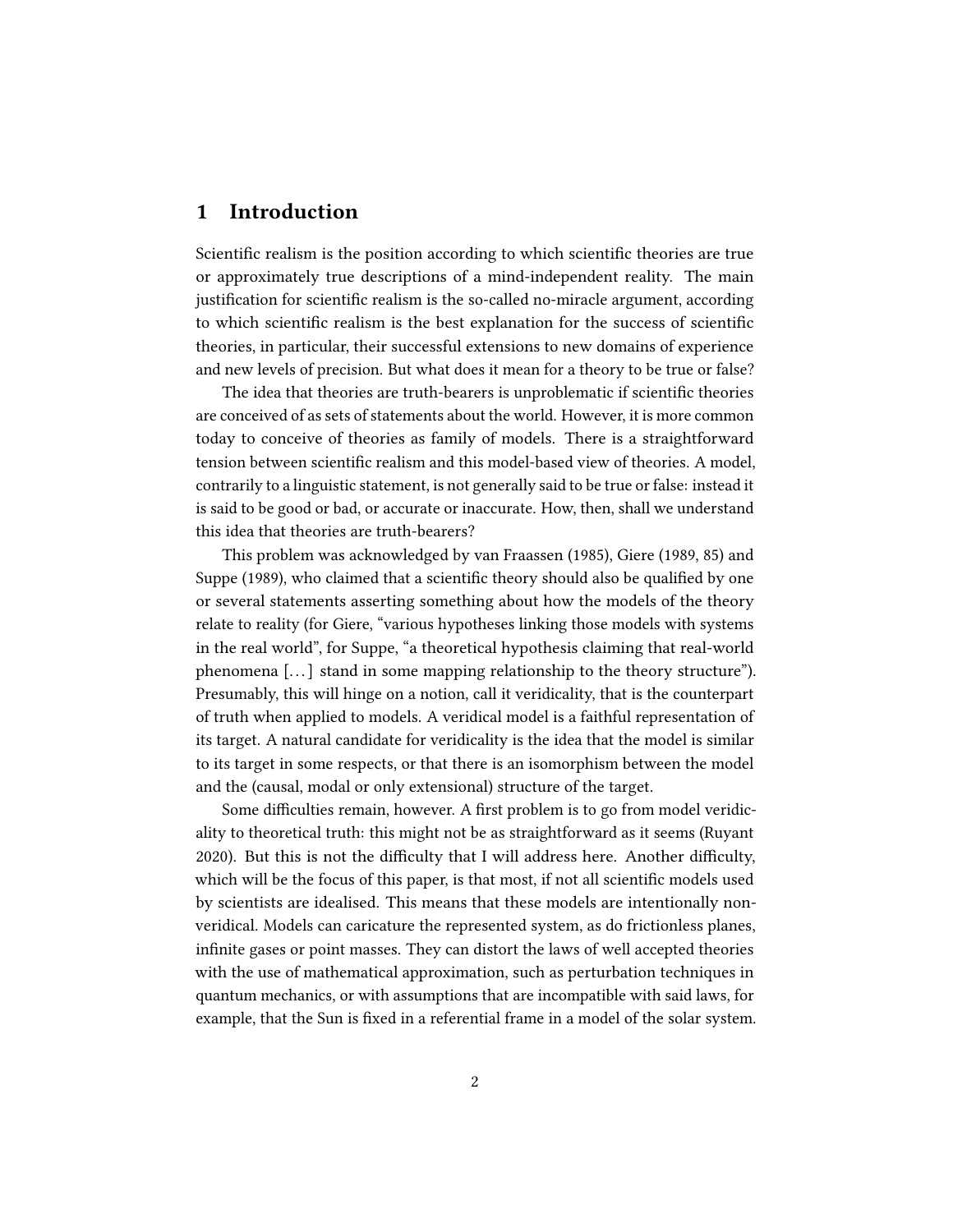They sometimes incorporate fictitious entities or elements of superseded theories for explanatory purposes, and they can even combine incompatible theories, for example when modelling a quantum system in a classical environment.

What is particularly problematic for scientific realism is that the non-veridicality of idealised models is not considered a defect, but a feature. Fictions, caricatures and distortions are intentional. They are sometimes indispensable when no analytic solution to the equations of a theory is available, but even when they are not, scientists consider that idealisations contribute to the goodness of scientific models.

Assuming that the truth of a theory is determined by the veridicality of its models in one way or another, how can we maintain that the aim of science is to produce true theories in this context? If falsehoods and theoretical distortions contribute to the success of science, is not the inference from success to truth that characterises realist arguments undermined? Should we assume, as Elgin (2017) does, that understanding is not factive?

In this article, I will examine the various strategies that have been employed to salvage truth as a cardinal notion for science. I will argue that even if these attempts succeed in making idealisations innocuous and *compatible* with theoretical truth, a deeper problem remains: the widespread use of idealisations in science undermines the main argument that motivates scientific realism in the first place, the no-miracle argument.

#### 2 Attempts to Salvage Truth

Many authors have defended the view that idealisations do not threaten scientific realism. I shall distinguish in what follows two lines of defence (which are not necessarily exclusive). The first one consists in accepting that idealised models are not veridical, but claiming that this does not threaten scientific realism, because in every case where an idealised model is used, the theory does have a "de-idealised" model that is veridical. One could think of idealised models as placeholders for veridical ones that would make similar predictions. I will call this strategy the  $placeholder strategy$ . The second line of defence consists in claiming that idealised models are veridical "in a sense": they incorporate a veridical component, in spite of idealisations. This presupposes that the veridical component can be isolated. I will call this the *isolation strategy*. These two strategies can be combined either by applying them to different kinds of idealisations, or by claiming that idealised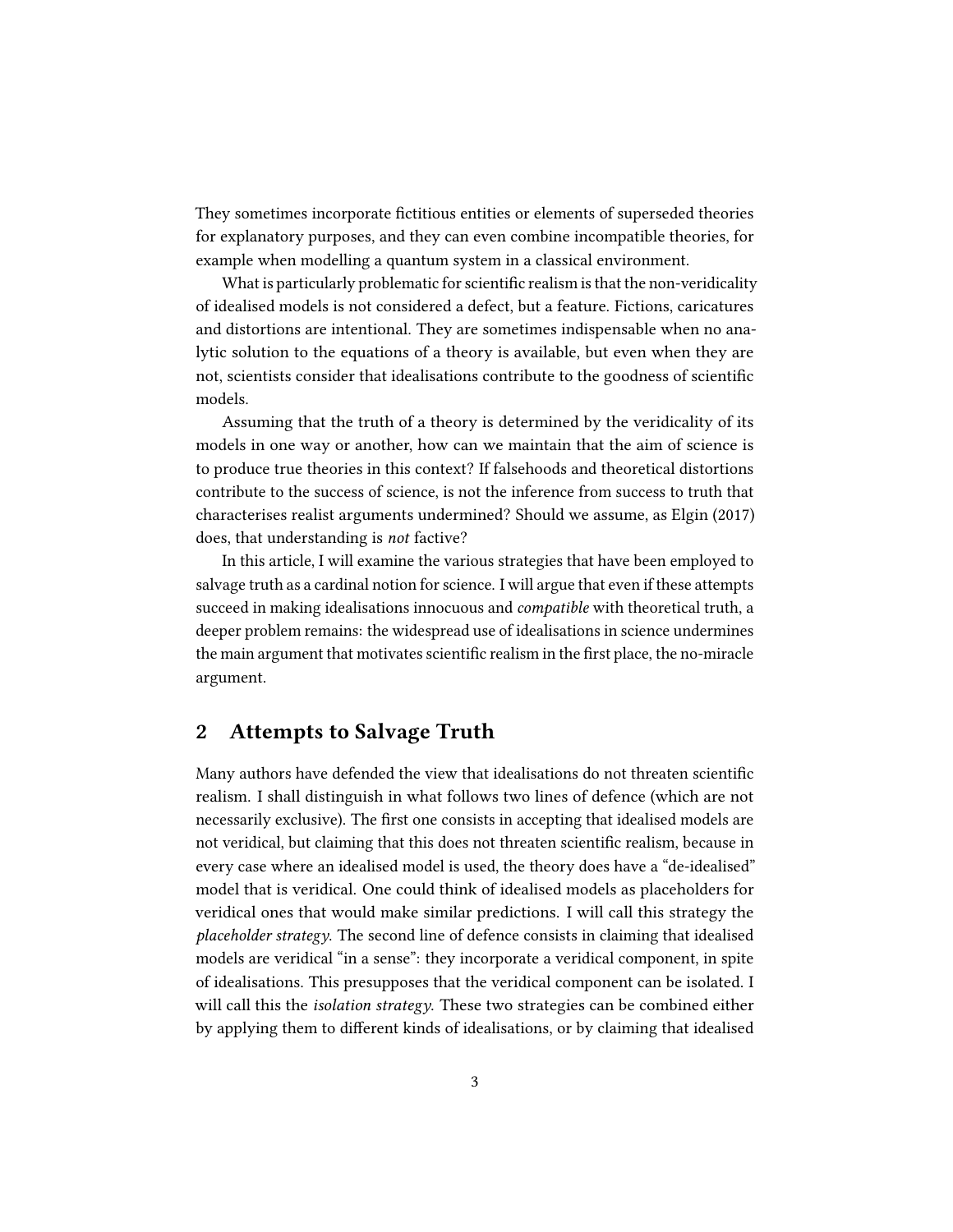models are placeholders for models that have a veridical component.

As an illustration of the placeholder strategy, McMullin (1985) claims that idealisations are harmless because small departures from the truth imply small departures in predictions. These departures from the truth can be justified by the fact that correcting them only improves the predictions. As an example, the ratio between nucleus and electron masses can be taken to be infinite in a model of the hydrogen atom. The model is good as such, and correcting for masses only improves it: it explains some differences between ionised helium and hydrogen. In sum, an idealised model can in principle be "de-idealised", and this makes the model better in terms of predictions. And importantly, the de-idealisations are not ad-hoc corrections added for purely empirical reasons. They are motivated by the model itself. So, rather than threatening truth, idealisations, together with the possibility of de-idealisation, confirm theoretical truth. What seems to justify theoretical truth, in this context, is not (or not only) that the idealised model is empirically successful, but rather that de-idealising it makes it even more successful, and the best explanation for this is that the idealised model is approximately true, and the non-idealised model closer to the truth.

With the placeholder strategy, idealisations play a merely pragmatic role, in the sense that they do not to contribute to the empirical success of scientific theories. They only help us use theoretical models by making them more tractable, more easily computable. They result from a trade-off between predictive power and usability. And they are temporary: ultimately, idealised models are destined to be replaced by better models.

One problem with this strategy is that not all idealisations take this form: some idealisations are not corrigible (Wayne 2011). Another common trend in the literature consists in giving a more positive role to idealisations: they isolate relevant factors. This trend corresponds to the isolation strategy.

According to Strevens (2008, ch.8), idealisations enhance the explanatory power of a causal model by conveying explanatorily essential information: they "point to parts of the actual world that do not make a difference to the explanatory target". He takes the example of the fall of an apple, and observes that the gravitational pull of the moon, or air resistance, are irrelevant to the fact that the duration of fall will be approximately proportional to the square root of the distance. The idealised model is focused on the main causal component, and it describes it accurately.

Our interests can also play a role. The expected degree of precision of the explanation will certainly affect which factors are relevant or not. The target of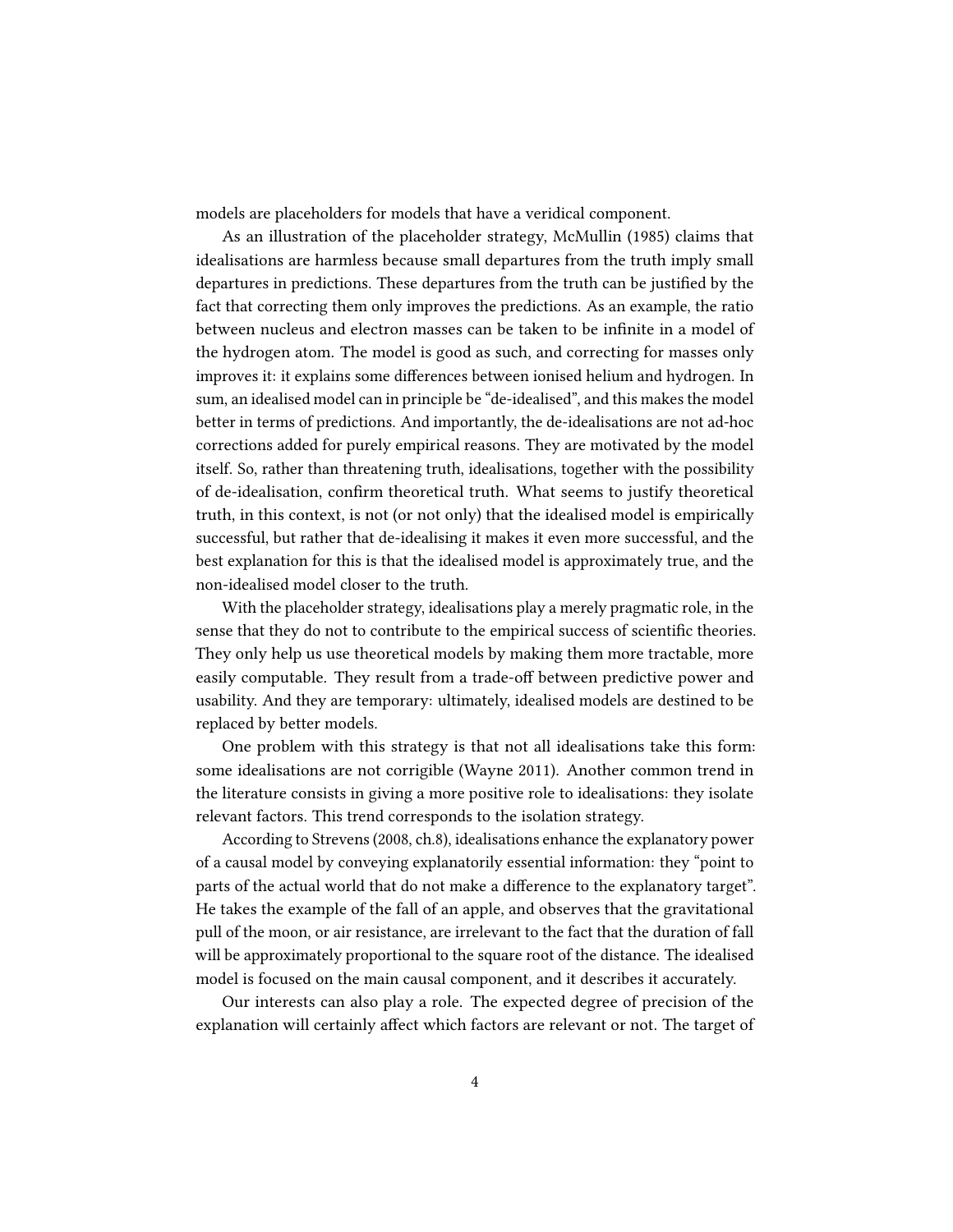representation can also be controlled by experimenters so as to eliminate particular factors (for example, free fall in a vacuum). According to Mäki (2009), idealisations and fictions are used to isolate the factors we are interested in, and neutralise uninteresting factors, sometimes by construction. An example of this is the assumption, in economics, that agents have perfect knowledge. In this case, the target of the model is not the way economical agents acquire knowledge, so abstracting away from this aspect with a false assumption is legitimate. The false claim that agents have perfect knowledge, which is a positive claim, is used to eliminate irrelevant aspects.

The upshot of both accounts is that idealised models are still veridical with respect to some aspects of the target system, which happen to be the more explanatorily relevant or the ones we are interested in. The false statements involved in idealisations should not be considered representational. A problem with these accounts is that many relevant "difference makers" are also distorted by idealisations in scientific practice (Rice 2021), so it is not clear that we can easily quarantine the non-representational parts of an idealised model.

Pincock (2021) has recently improved on Strevens's account by proposing that the statements involved in idealisations are partially true (they logically imply true statements on the same subject matter as the false statement involved, in the way that "friction is lower than a given threshold" is implied by "there is no friction"). With this account, idealisations could be used to isolate important factors in the explanation, as in Strevens's account, or they could "commit the agent to the existence of an explanatory derivation that avoids the idealization and that exploits only the truth underlying the idealization" (p. 16). This second option brings us closer to the placeholder strategy, although the way of "de-idealising" the model need not be made explicit by modelers. It does not require that there exist a core causal component that is accurately represented in all explanations, as in Strevens's account.

Other authors also argue that idealised models are still veridical of actual phenomena in some respect. This is often cast in terms of modal information.

According to Saatsi (2016), the predictive success of a model is robust with respect to variation in the false assumptions involved in idealisations. The veridical components of idealised models are features that are less specific than the false assumptions they incorporate, but that are realised by these false assumptions. These less specific features are modal, or law-like in nature. For example, an idealised pendulum is one possible realisation of a mechanical law whose parameters could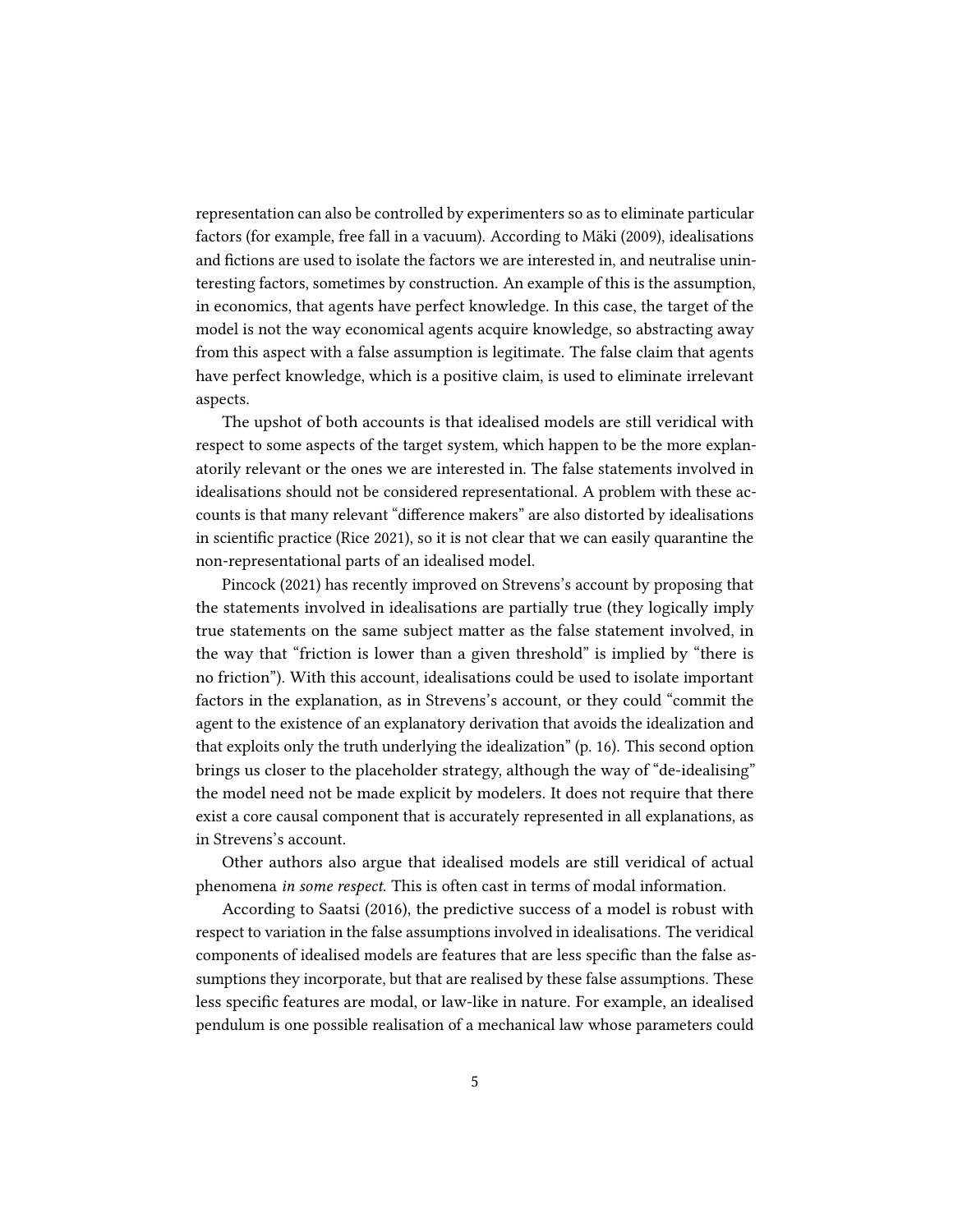be specified in various ways, and the model is empirically successful in virtue of incorporating this law, which is a veridical component, even though the way the law is instantiated in the model (the values of parameters) is not veridical. Rice (2021) similarly argues that factive understanding in the form of modal information is extracted from non-factive models, assuming that the non-actual system that is represented belongs to the same universality class as actual systems of interest.

Bokulich (2016) provides a somehow similar account that is focused on the use of fictions or superseded theories in explanations. According to her, explanations incorporating fictitious entities need not be veridical. They only need to be "credentialed". Their role is to facilitate understanding. So far, this rejoins the pragmatic understanding of idealisations of the placeholder strategy. However, she claims that fictions still capture patterns of counterfactual dependence between relevant variables, which is a veridical component. These patterns could be assimilated to Saatsi's law-like aspects, or to Strevens's relevant causal factors, except that Strevens's "difference makers" need not be accurately represented, nor need they be exclusive: only the associated modal patterns matter for the explanation.

It is often implicitly assumed in the literature that models directly explain. However, Lawler and Sullivan (2021) argues that most scientific explanations are model-induced explanations. The idea is that instead of explaining directly, models give us epistemic access to the explanation, with additional assumptions on the part of the user about how the explanation must be extracted, but the fact that the model is not factive does not imply that the explanation extracted from the model is not. This complements the idea that idealised models incorporate a veridical component, which can be extracted by users for explanatory purposes.

In sum, we have two distinct strategies for avoiding the threat of idealisations for scientific realism: either claiming that even though idealised models are not veridical, their closeness to de-idealised models explain their empirical success, or claiming that idealised models incorporate a veridical component, which explains their empirical success.

As said earlier, it is possible to combine these two strategies by assuming that they apply to different cases. Weisberg (2007) distinguishes three kinds of idealisations: Galilean idealisations, minimalist idealisations and multiple-model idealisations. They are mainly distinguished by their motivations. Galilean idealisation "is the practice of introducing distortions into theories with the goal of simplifying theories in order to make them computationally tractable" (p. 640). It follows pragmatic motivations, and can be roughly associated with the placeholder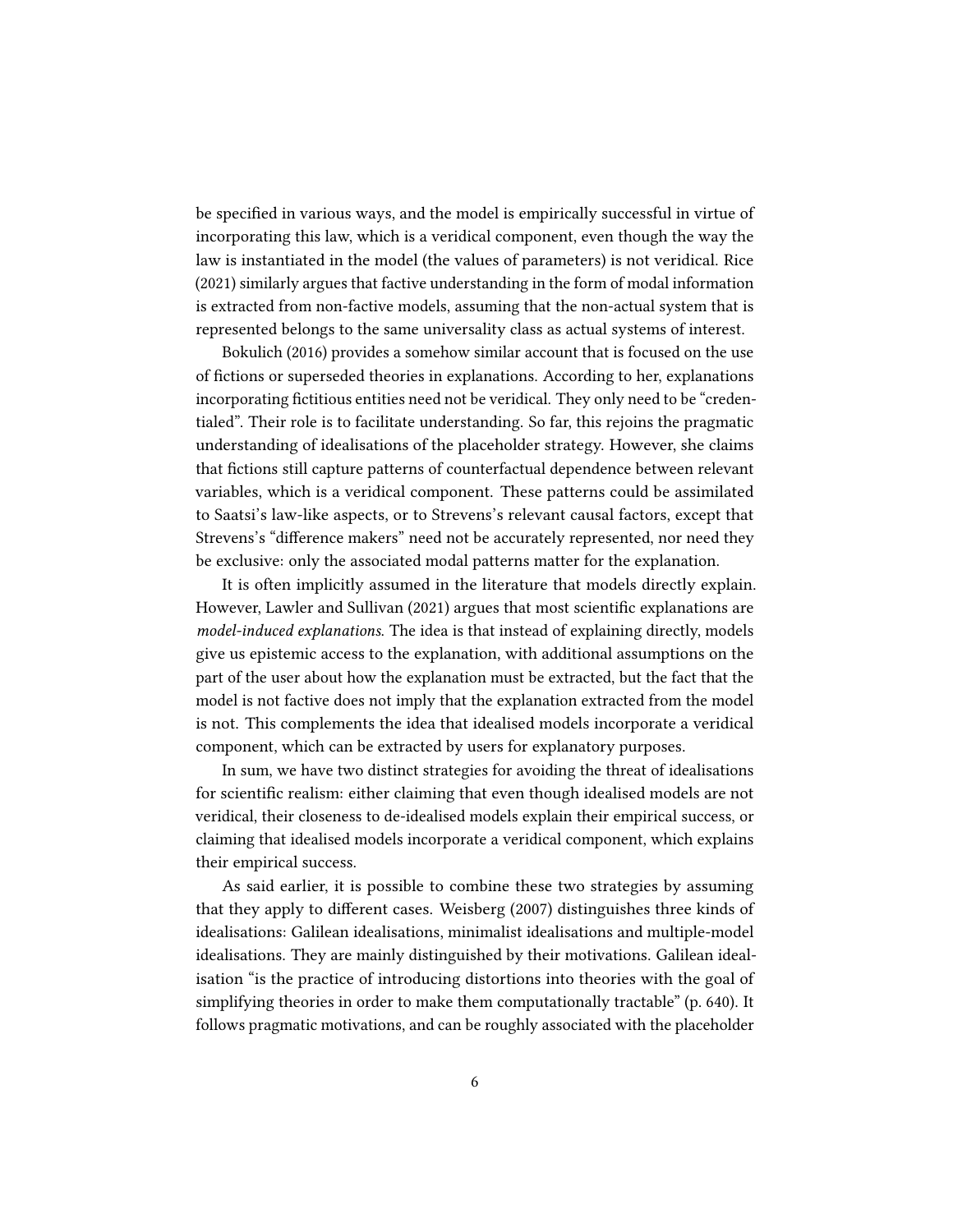strategy. Minimalist idealisation is "the practice of constructing and studying theoretical models that include only the core causal factors which give rise to a phenomenon" (p. 642). This can be associated with the isolation strategy. Multimodel is similar to minimalist idealisation, except that one does not expect only one model to best represent the target, and in the context of defending realism, it can be associated with the same strategy (the idea would be that each model of a given phenomenon captures one relevant component among many).

Weisberg argues that different accounts of idealisation are actually compatible, because they correspond to different kinds of idealisations which serve different aims. He also briefly argues that none contradict scientific realism. For example, Galilean idealisations are compatible with scientific realism because they are temporary: ultimately, scientists are interested in producing a better, more complete model. As for minimalist and multi-model idealisations, he argues that scientists employing them "aim to uncover real causal structure, or fundamental patterns in common between multiple phenomena" (p. 657).

It might be true that idealisations are compatible with scientific realism. However, a tension remains between the widespread use of idealisations in science and the inference from success to truth that characterises realist arguments, and it is not really solved by all the accounts presented above. A problem that has not been acknowledged in the literature (as far as I know) is that idealisations apparently improve the explanatory power of models, and they do so by taking us away from the truth. However, the exact opposite relation between explanatory power and truth is assumed by the main argument for realism: the so-called no-miracle argument. Thus, even if idealisations are compatible with theoretical truth, a tension remains in the realist's argumentative strategy. Let us present this problem in detail.

#### 3 A Challenge for the No-Miracle Argument

According to Putnam (1975), "the positive argument for realism is that it is the only philosophy that does not make the success of science a miracle". Intuitions of the same kind are given by Smart (1963) and Maxwell (1970). This so-called no-miracle argument is now generally understood as an inference to the best explanation: the best, or only explanation for the empirical success of our theories is scientific realism. What explains the empirical successes of general relativity or quantum mechanics is that these theories are true descriptions of reality, or close enough to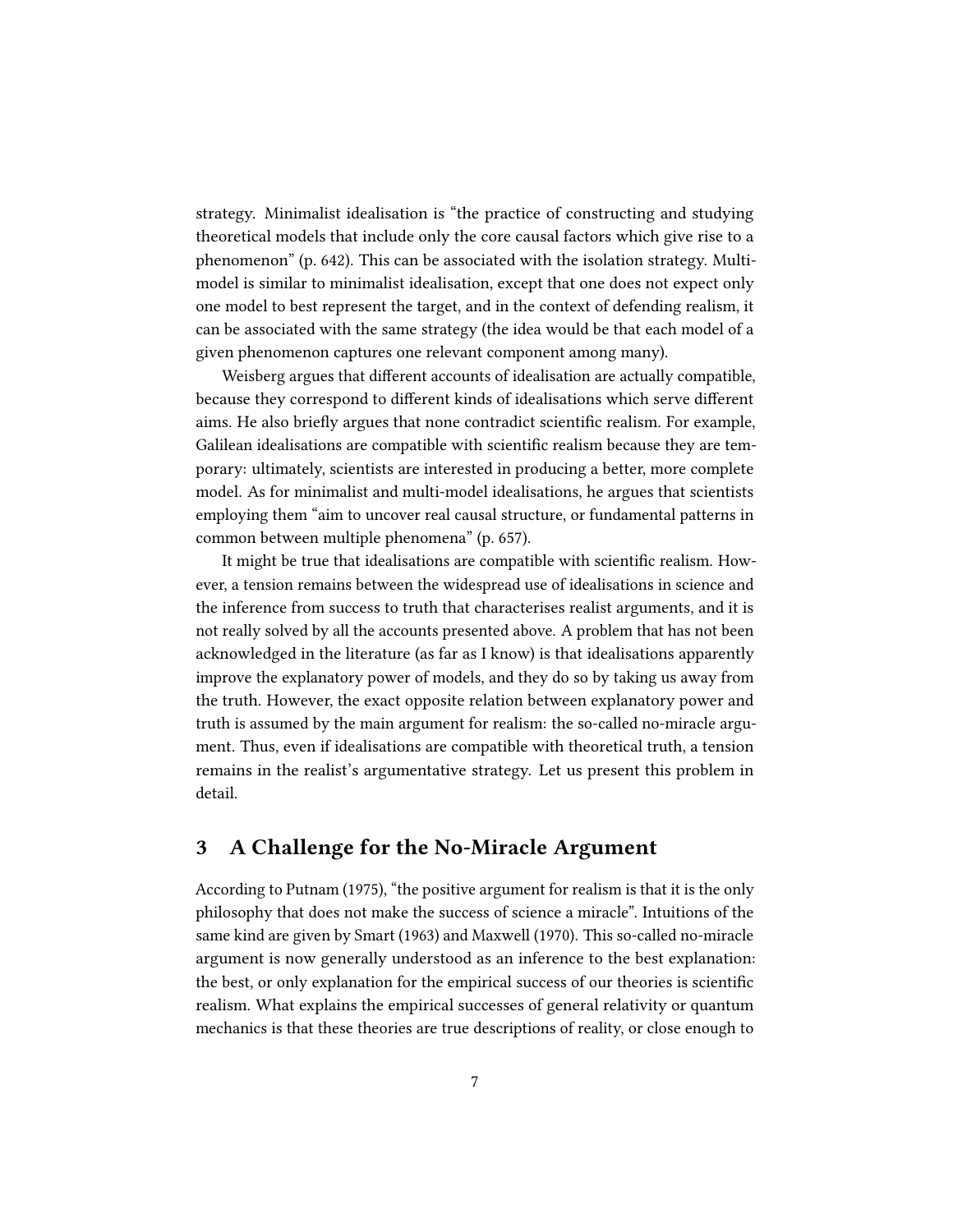the truth. So their success is no miracle.

It is important to note, however, that the argument would not be very convincing if the empirical success of theories was restricted to the phenomena that theories were designed to account for in the first place. More generally, this kind of argument would be question-begging if applied at the level of a single theory, and not at the level of science as a whole: saying that the truth of quantum mechanics explains that quantum mechanics is empirically successful is tantamount to saying that quantum mechanics explains the phenomena that it predicts (per the disquotational property of truth, "quantum mechanics is true" could be replaced by the content of the theory, and "quantum mechanics is empirically successful" could be replaced by its predictions, so claiming that truth explains success is just claiming that the theory explains the phenomena it predicts; see also Levin (1984)). But the whole point of the debate on scientific realism is that there might be other explanations for the same phenomena, perhaps yet unconceived explanations, and the anti-realist generally doubts that our theories constitute the right ones.

In sum, claiming that the best explanation for the success of a theory is that the theory is true is tantamount to a mere restatement of the doctrine of scientific realism. This is the reason why realists often put emphasis on novel predictions: what is remarkable is not empirical success per se, but that a theory that was designed to account for some phenomena is successfully extended to new phenomena, or that it continues to make accurate predictions when levels of precision increase. What needs to be explained is not the empirical success of theories, but the success of scientific inferences for selecting hypotheses and constructing theories that continue to be empirically successful when applied in new contexts.

Psillos (1999) refers to this refined argument as a meta-abductive strategy. The idea is the following: there are many potential explanations for any set of phenomena. Scientists use inference to the best explanation, or abduction, to select the best ones. An explanation is good if it has non-empirical virtues, such as simplicity or scope: it can explain a large variety of phenomena in a simple way. Scientists then extend the theories they have selected to new domains of experience or new levels of precision, and, miracle! Their theories continue to be successful. This success requires an explanation. The best explanation, according to Psillos, is that the inferences to the best explanation used by scientists to select theories are truth-conducive, and as a consequence, their theories are true, or approximately true. In sum, we have justified abduction by abduction, which is why Psillos talks about meta-abduction.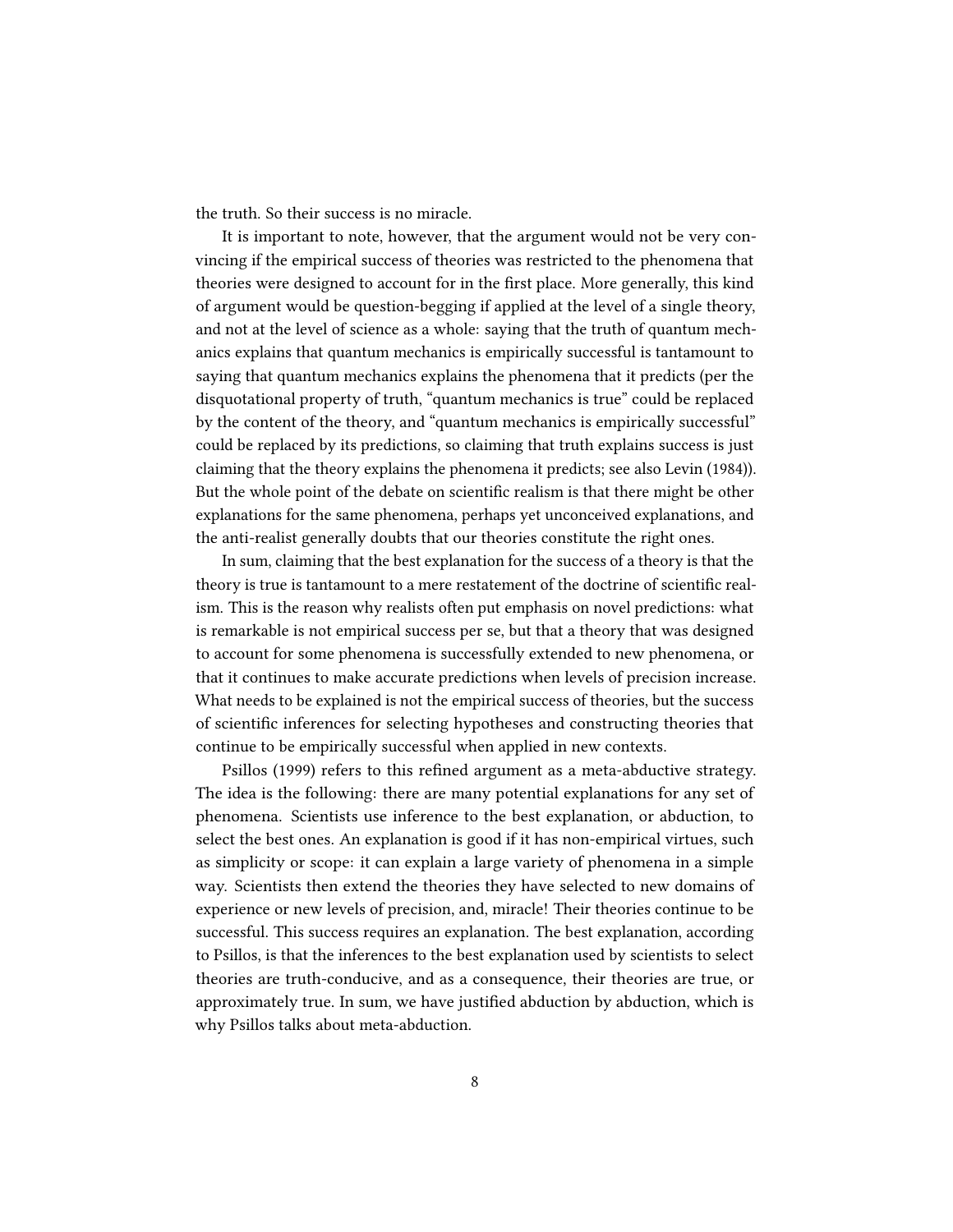A central aspect of the realist strategy is thus that non-empirical explanatory virtues such as scope and simplicity are truth-conducive: a simple theory with wide scope is more likely to be true. A typical example to illustrate this idea is Copernicus's heliocentric model of the solar system. This model is more simple than its predecessor, and it eventually turned out to be more successful, even if it was not superior on purely empirical grounds at the time it was proposed. The best explanation for this success is that simplicity, one of the components of a good explanation that favoured Copernicus's model over its predecessor, is truth-conducive.

The idea that inference to the best explanation is truth-conducive has been challenged by many authors (for example van Fraassen (1989) or Cartwright (1983)). I will not rehearse their arguments here. The point that I want to make is that the use of idealisations in science challenges this idea.

I will frame my argument in the context of the semantic conception of theories, where theories are characterised as families of models, so it is worth reconstructing the no-miracle argument in this specific context (my argument could be resisted by returning to a statement-view of theories, but I will not examine this option here). I assume that explanations for phenomena are provided by models, and that theories explain only indirectly, through their ability to provide models for particular phenomena. Now it is important to note that a theory is not a mere collection of disparate models with nothing in common, but that this collection is organised by a common vocabulary and by laws and principles characterising the models of the theory. A theory constrains the form explanations can take. For example, the theory of evolution is associated with a general form of explanation in terms of adaptations to the environment, but evolutionary explanations of this form will incorporate specific adaptations in order to explain.

I assume that a theory is ideally true if it can provide a veridical model for any target system in its domain of application, and that it is explanatory if it can provide an explanatory model for any target system in its domain of application. Presumably, what the realist wants to explain is the success of extending the organising laws and principles that characterise theories to new applications, which could work roughly according to the following stages: (1) a model is constructed to explain a particular phenomenon, (2) some general features of this model (a form of explanation) are abstracted and used to construct a different model for another phenomenon, (3) this extension proves successful in terms of predictions (note that step 2 could come before step 1, or the two could result from a reflexive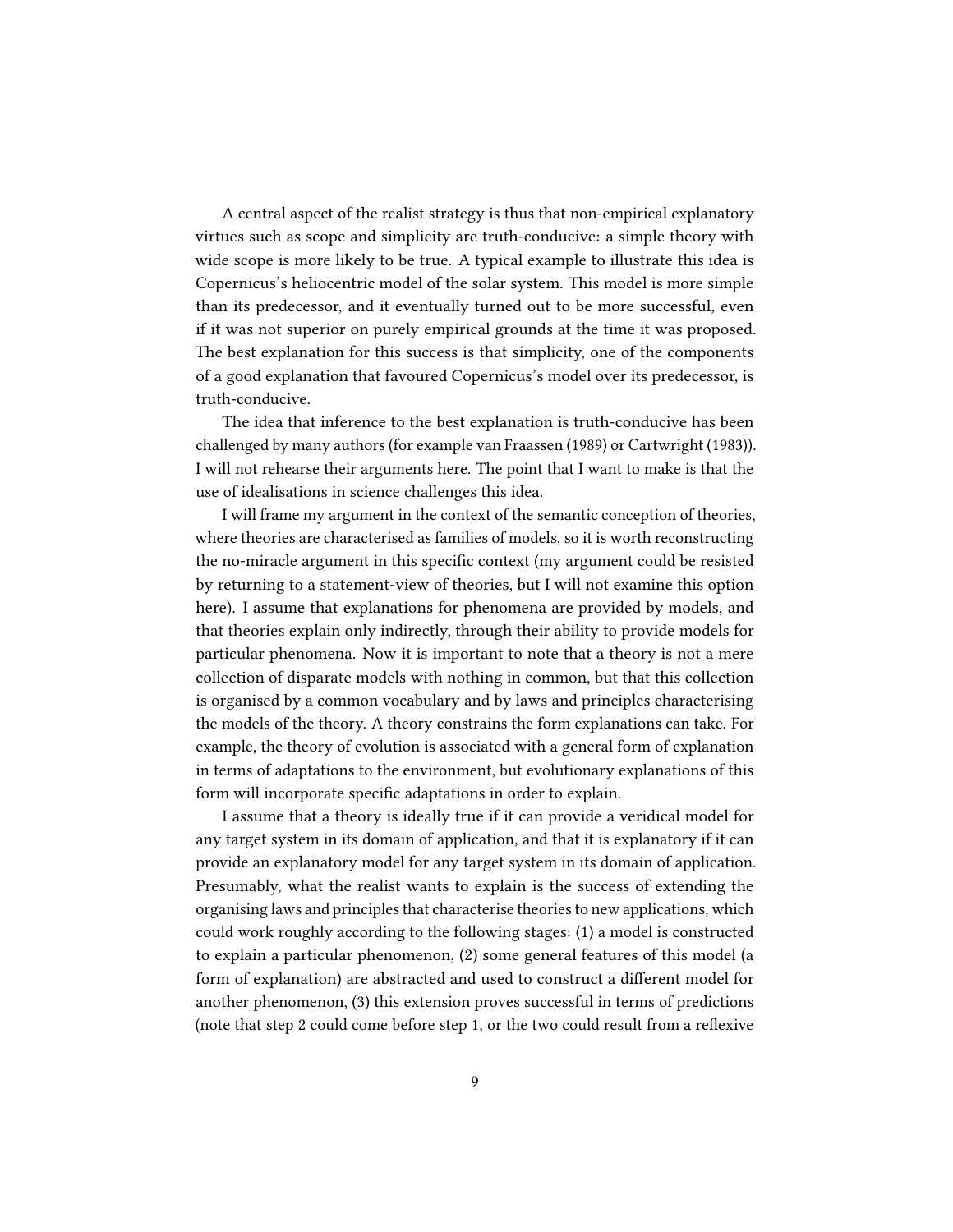equilibrium; what matters is that these two aspects, the model-level and the theorylevel, are distinct). The best meta-explanation for this success would be that the methods used by scientists in steps 1 and 2 are truth-conducive. In particular, the general explanatory features extracted from their best models have the potential to provide veridical, or nearly veridical models for any phenomena. Step 1 and 2 are underdetermined by experimental data (there is more than one way of constructing a model and extracting its general features), so non-empirical virtues must be involved in the process, and according to the realist, these virtues are truth-conducive.

In this context, the main problem for the no-miracle argument is that idealised models have, in general, more non-empirical virtues than their non-idealised counterparts: they are more simple, and very often, they have a wider scope than non-idealised models that incorporate more details about the target. For example, a model of a free-falling body without air friction applies to any free-fall where air friction can be neglected, whereas a model with a specific value for air friction only applies when the actual friction is in the vicinity of this value. So, it would seem that idealised models are explanatory better than non-idealised models, as acknowledged by many of the authors presented in the previous section (in particular those who follow an isolation strategy). On the other hand, scientists recognise that idealised models are further from the truth than their non-idealised counterparts. If this is the case, then non-empirical virtues are not truth-conducive. Something has to go.

Let us summarize the problem in the form of a trilemma:

- 1. Idealised models are better explanations than non-idealised models.
- 2. Idealised models are further from the truth than non-idealised models.
- 3. Better explanations are closer to the truth.

Statement 3 is an essential component of the no-miracle argument and of inference to the best explanation. One way of rescuing scientific realism, or at least a form of factivity of explanations and understanding, is to give up on abductive defences of realism (Saatsi (2020) considers this possibility). However, my main focus in this article is on the tension between idealisations and inference to the best explanation, so I will not examine this option. In order to retain the abductive defence of scientific realism, one has to deny either statement 1 or 2.

The strategies presented in the previous section are more compatible with one of these two options. In particular, what I have called the placeholder strategy is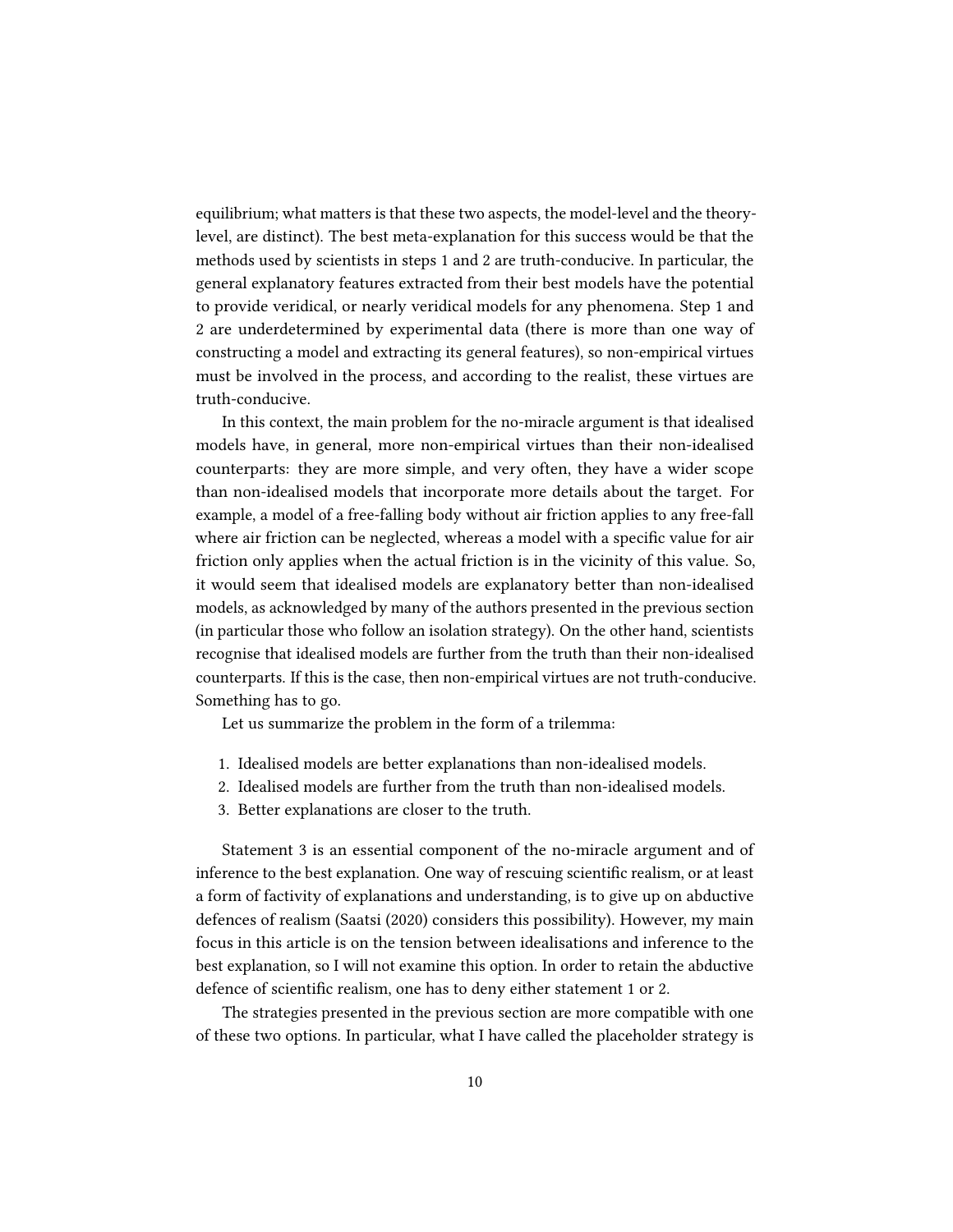more compatible with denying that idealised models are better explanations than their non-idealised counterparts: after all, according to this strategy, the virtues exhibited by idealised models are pragmatic and temporary; they do not contribute essentially to empirical success. So perhaps non-idealised models provide better explanations. As for the isolation strategy, Strevens says explicitly that idealised models explain better than non-idealised ones, but according to this strategy, idealised models are still veridical with regards to some relevant aspects, which could be used to deny statement 2.

Let us examine these two options in more detail.

#### 4 Are Non-Idealised Models Better?

The first option consists in claiming that non-idealised models provide better explanations for the phenomena they represent than idealised models. Idealised models would exhibit pragmatic virtues (they would be more easily computable, etc.) that are not essential to the quality of the explanations they provide.

However, it is not obvious in what sense a non-idealised model would explain better. What kind of virtue does it have that its idealised counterpart does not have? It is less simple, and less easily extendible to other target systems. There is certainly one virtue that it has: it makes better, more precise predictions than the idealised model. Taking into account air friction in a model of free fall will result in finer predictions. Taking into account wind fluctuations, the shape of the falling body or other aspects will result in an even better model in terms of predictions. But empirical precision is often achieved at a cost in terms of generality and simplicity, and if, ultimately, empirical precision is the only virtue that matters for the goodness of an explanation, then one should better assume that the aim of science is to produce theories that are empirically adequate, and the no-miracle argument fails.

As we have seen, the no-miracle argument attributes the successful extension of theories to new domains of application to the truth-conduciveness of non-empirical virtues. But according to the option we are considering here, these non-empirical virtues are merely pragmatic, temporary and inessential to the explanation, and the idealised models that feature them provide worse explanations than their non-idealised counterparts. So, the successful extension of scientific theories to new domains cannot rest on the goodness of explanations, which contradicts the abductive defence of realism.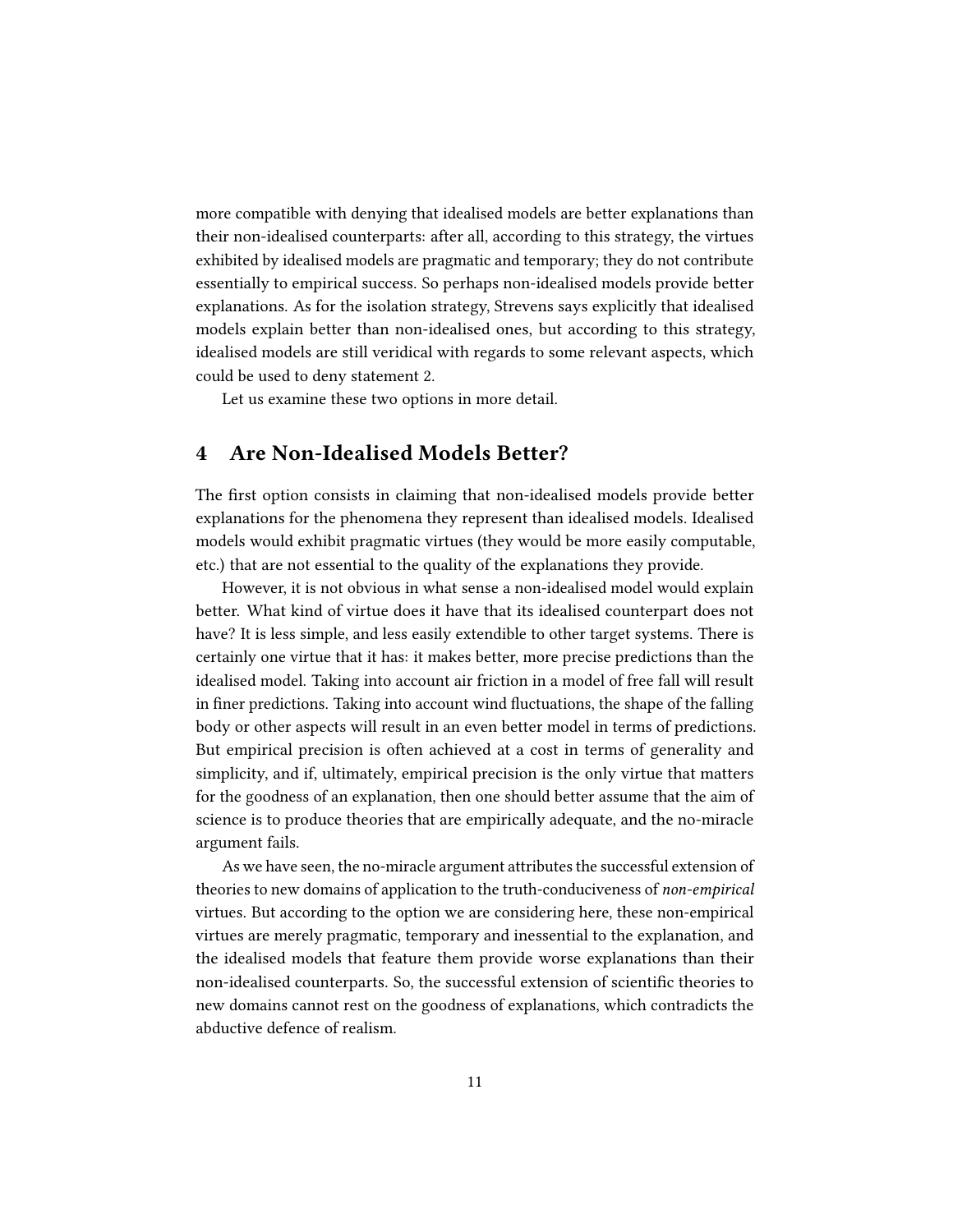One possible response to this problem is to distinguish the model-level and the theory-level. After all, as we have seen, the no-miracle argument rests primarily on the successful extension of theories to new domains of experience, not on the success of disparate models. It might be the case that simple models with a wider scope are, in general, further from the truth, while simpler theories with a wider scope are closer to the truth. The relevant non-empirical virtues should be taken into account at the theory level: not when it comes to constructing models for given phenomena, but when scientists extract general features of these models to construct other models (the second step mentioned in the previous section). If this is the case, then complex, de-idealised models could be more explanatory than idealised models in virtue of being models of a virtuous theory, and the fact that they are less easy to handle would be irrelevant to their explanatoriness. This prompts the question: what is it, for a theory (qua family of models, or organising principles) to be simple and to have a wide scope, if it does not simply rest on the fact that its models are simple and have a wide scope?

As noted earlier, a theory provides connections between its various models (they share similar structures, described by theoretical laws), so the rationale could be this one: a model provides a good explanation for some phenomena if it is empirically successful and if it has simple connections to other models applying to a great variety of phenomena, which means that it is a model of a simple theory with wide scope. Each good explanatory model can itself be very specific and complex, so statement 1 from our trilemma is denied. However, the models of the theory together cover a large range of phenomena, and they are all connected by simple principles. This makes the theory explanatory better, and closer to the truth, because these complex models related by simple principles are veridical. In other words, simplicity and scope would indeed be pragmatic at the model-level, but truth-conducive at the theory-level.

This rationale is particularly convincing when idealisations distort theoretical laws. Take for example a model of the solar system where the Sun is fixed in a referential frame. According to Newton's laws, this can only be true if the mass of the Sun is infinite, so that the planets do not alter its position. But on the other hand, the mass of the Sun must be finite to correctly account for the trajectories of planets. The model is thus inconsistent with Newtonian laws. This makes the model simpler for calculation purposes, but such a model is no more connected in a simple way to other Newtonian models, because this kind of distortion cannot be generalised. The realist could argue that in this case, simplicity is a pragmatic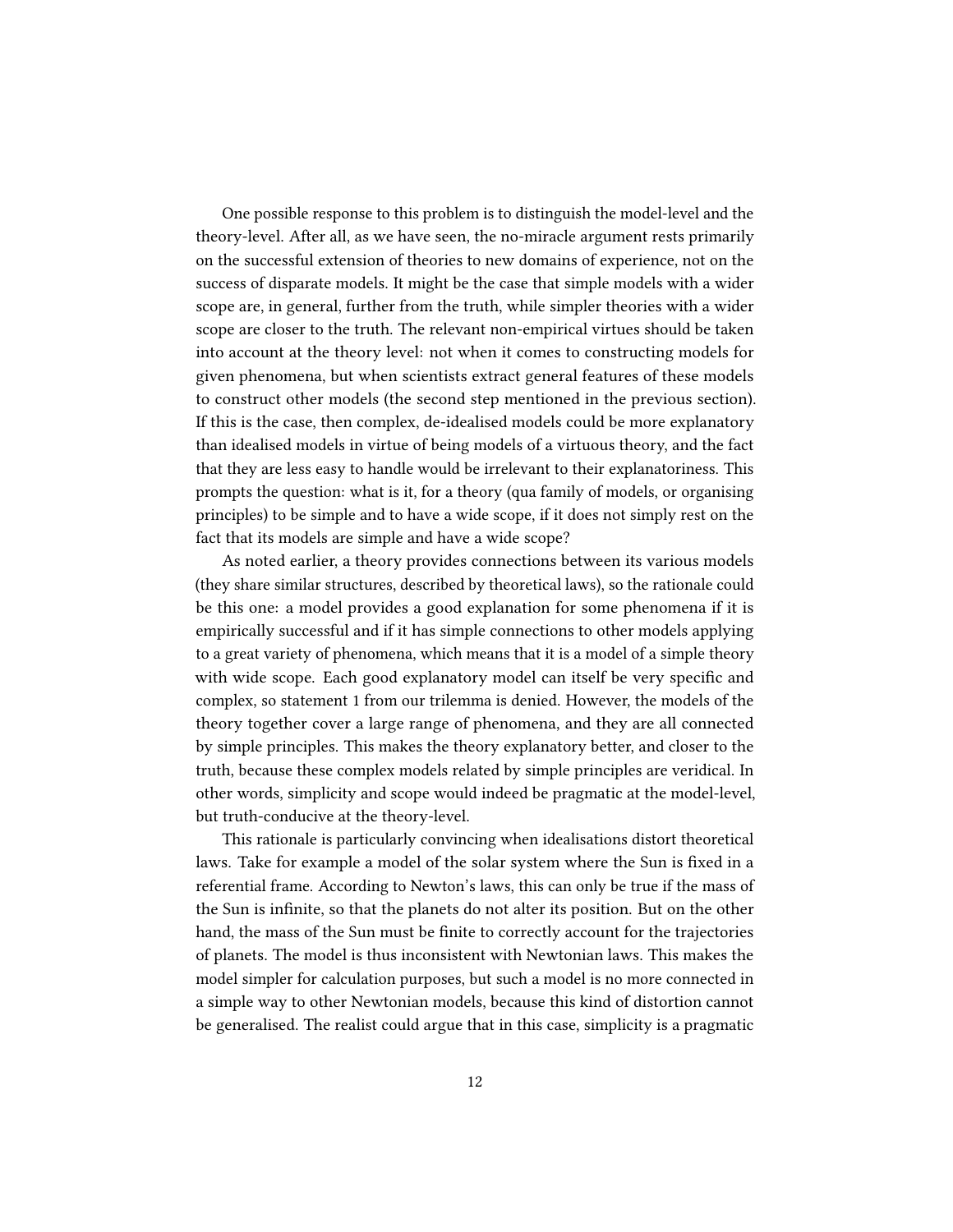virtue that makes the model worse as an explanation than a non-idealised version where the position of the Sun would be influenced by planets. Thus the connection between explanatory virtues and veridicality is preserved.

There is work to do for the realist to flesh out this solution in more detail. The notion of simplicity is notoriously difficult to make precise in an objective way. Even then, it is not clear that this solution is viable. Is not a model of the solar system where the Sun is fixed more explanatory when it comes to the trajectory of planets? Examples used to foster the idea that simplicity is truth-conducive are sometimes example of models rather than theories (for example, Copernicus's model). And even when theories are considered, model simplicity seems important: it is not clear that the theory of relativity provides simpler connections between its models than Newtonian gravitation. An impressive empirical success of relativity is its prediction of the deviation of light by massive bodies, but perhaps a model of Newtonian gravitation could account for the same observations by invoking the presence of transparent fluids with refraction indices in the vicinity of massive objects for instance. Surely, the resulting models will be more complex, and that is one reason to favour relativity over Newtonian mechanics. But the notion of simplicity invoked here concerns the model-level, not the theory level. Perhaps another rationale could be given (in terms of the adhocness of postulates maybe) but this account is missing so far.

Finally, the connection between theoretical virtues and truth is quite loose in this picture. Excluding virtues at the model-level as merely pragmatic aspects, and focusing on organising laws and principles only, makes the no-miracle argument less convincing. Other explanations than truth can be given for the fact that simplicity and scope at the theory level participate in successful extensions: these theories might offer more flexibility, resulting in more empirical success. After all, new theories often give up central assumptions of old ones, giving us access to a larger variety of models. That a given type of explanation has proved successful for various phenomena gives us confidence that it will continue to be successfully extended to new phenomena, but this can be justified by induction, without necessarily assuming that models are veridical.

In sum, it might be possible to defend that non-idealised models are in a sense more explanatory than idealised models, even though they do not have the virtues normally associated with good explanations, such as simplicity and scope, but the burden of showing how this can be done rests with the realist.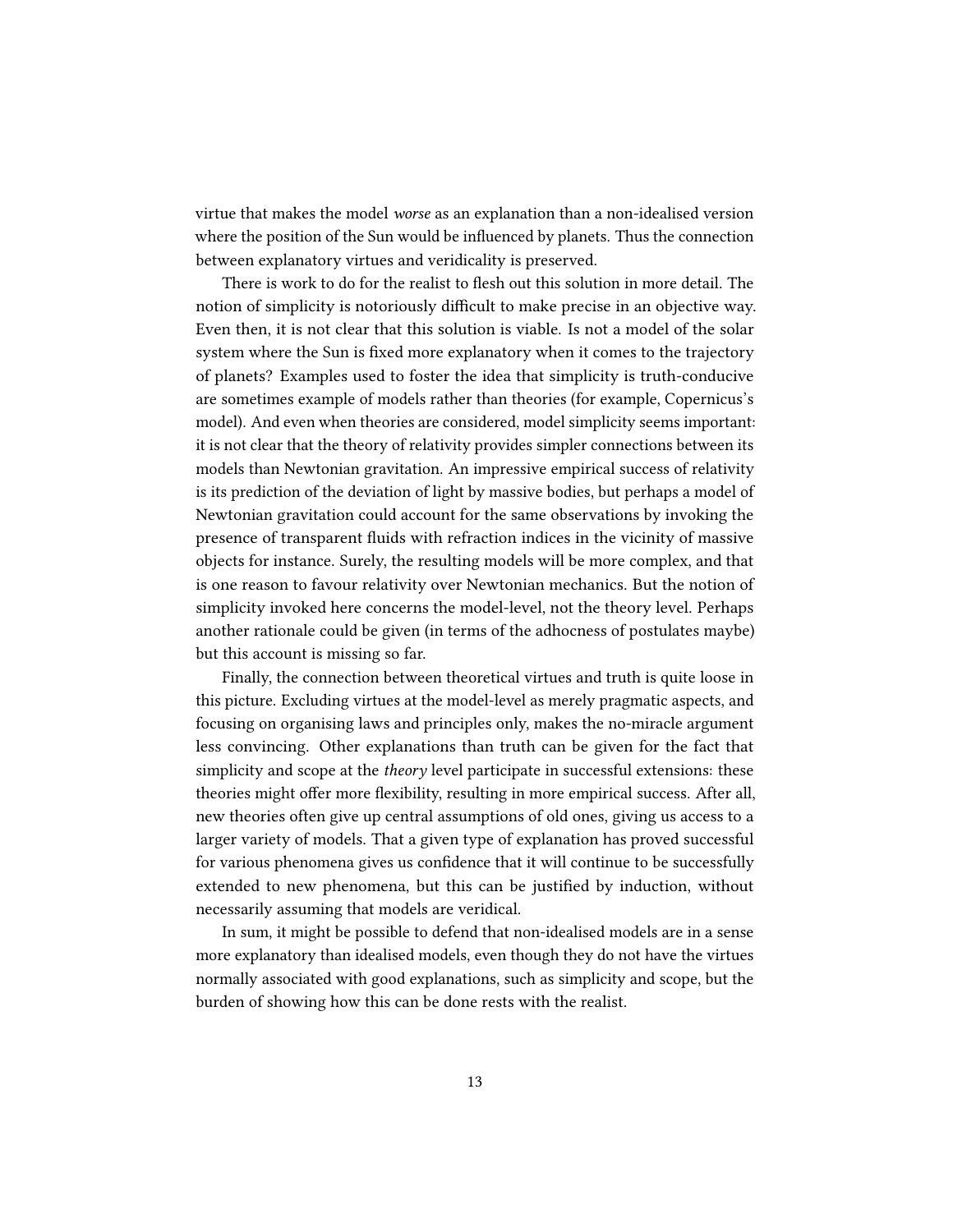### 5 Are Idealised Models Truer?

Let us now turn to the second option. One could grant that idealised models provide better explanations than non-idealised ones, but maintain that idealised models are actually veridical with respect to some aspects of the phenomena they describe, so as to support the idea that inference to the best explanation is truth-conducive.

The problem with this option is that while it makes sense to claim that idealised models are veridical in a sense, claiming that their idealisations make them closer to the truth is something else. The realist can argue that inference to the best explanation must be applied to the relevant factors isolated by the model only. However, even if, as Strevens argues, an idealised model isolates the most relevant causal factor for the phenomena described, surely, a less idealised model could describe this factor just as well. So, there is no reason to think that inference to the best explanation is truth-conducive, because the models that are more explanatory in virtue of isolating the relevant factors are not closer to the truth, not even with respect to the relevant factors: they are just as close as other less explanatory models.

The same goes for Pincock's idea that the statements involved in idealisations are partially true: surely, true statements are closer to the truth than partially true ones, so idealised models cannot be closer to the truth than non-idealised ones. As for the view that models give us modal information, the same modal information could be given by a more accurate model. Finally, concerning Lawler and Sullivan's view that models do not explain directly, but rather induce explanations, they still accept that idealisations foster explanatory power, if indirectly. So, the problem still occurs in this case: why should we assume, as the no-miracle argument does, that better (e.g. more focused) explanations take us closer to the truth?

A response could consist in distinguishing, again, the model and the theory level: perhaps idealised models are less or equally veridical than non-idealised models, but what really matters is *theoretical* truth. The virtues of a good explanation might not be truth-conducive for particular models, but they would nonetheless foster theoretical truth indirectly. Idealisations would be instrumental in achieving theoretical truth. In the previous section, we considered the thesis that explanatory virtues would be relevant at the level of theories only, with truth (or veridicality) being a model-level aim. Here, they are relevant at the model level only, but truth would be a theory-level feature.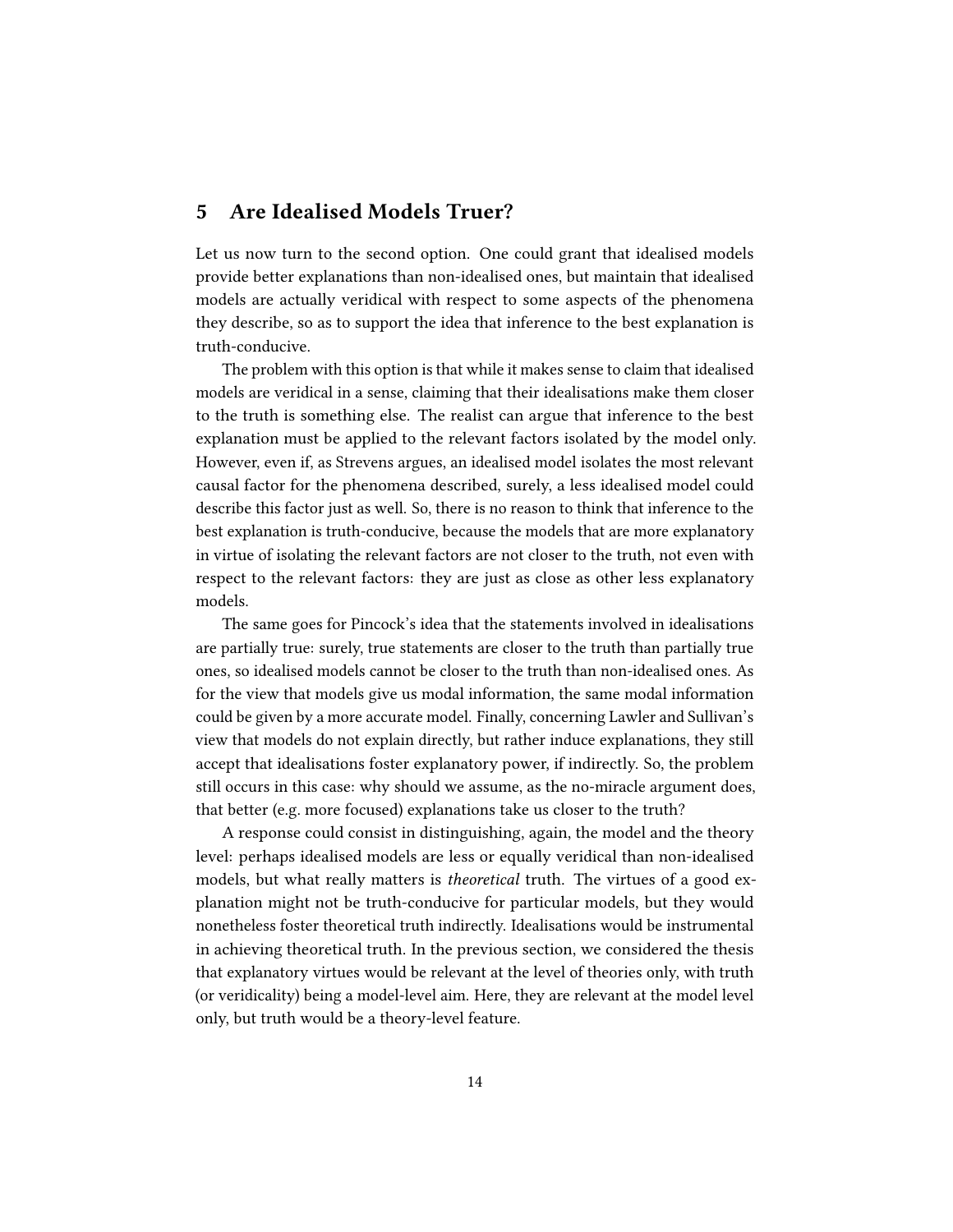The best case that I can think of for this thesis is the idea that scientists adopt a divide and conquer strategy. Remember that according to some authors, idealisations point to the parts of the world that are not relevant in particular contexts. Experimenters often control target systems so as to isolate specific factors. The realist could argue that they do this in order to get closer to the truth with respect to one type of causal factor in the world (or one type of modal information). If the process can be achieved for a variety of factors, then these factors can be recombined into more complex models, and the resulting models would be very close to the truth. Then the theory would be able to describe accurately a wide range of phenomena.

The main non-empirical virtue involved in this picture is the ability of a representation to decompose complex processes into a combination of independent causal factors or modal patterns. According to this strategy, this focus makes explanations better, and this is also a way of getting closer to the truth, presumably because reality is such that various causal factors can be decomposed. This would be the best explanation for the success of this strategy.

I think that this solution captures quite well modelling practices. But is it enough to support the no-miracle argument? There are reasons to doubt it.

Take for example the Newtonian explanation of tides. In this case, the relevant components of the explanation are gravitational forces, as well as inertial forces involved in the Coriolis effect. According to our best theory of gravitation, general relativity, these forces do not really exist: there are only deformations of the geometry of space-time (and even in Newtonian physics, inertial forces are considered fictitious). Decomposing the earth-moon system into component forces enhances our understanding of tides. Arguably, the Newtonian explanation is better than a relativistic one, and this is due to our ability to decompose the explanation into different factors, which makes the overall explanation more tractable. It gives us understanding. A relativistic explanation would not distinguish the causal components implied in tides, or other phenomena, as neatly. As Bokulich (2016) observes, Newtonian gravitation is widely used in oceanography articles, while there is almost no reference to the theory of relativity. But this does not make Newtonian gravitation closer to the truth than relativity theory. Arguably, this way of decomposing forces does not really "carve nature at its joints", since the theory of relativity is generally considered a better, more fundamental theory (Wilson (2007) argues that Newtonian resultant forces exist, but she also denies the existence of component forces (Wilson 2009), so this does not help the isolation strategy). This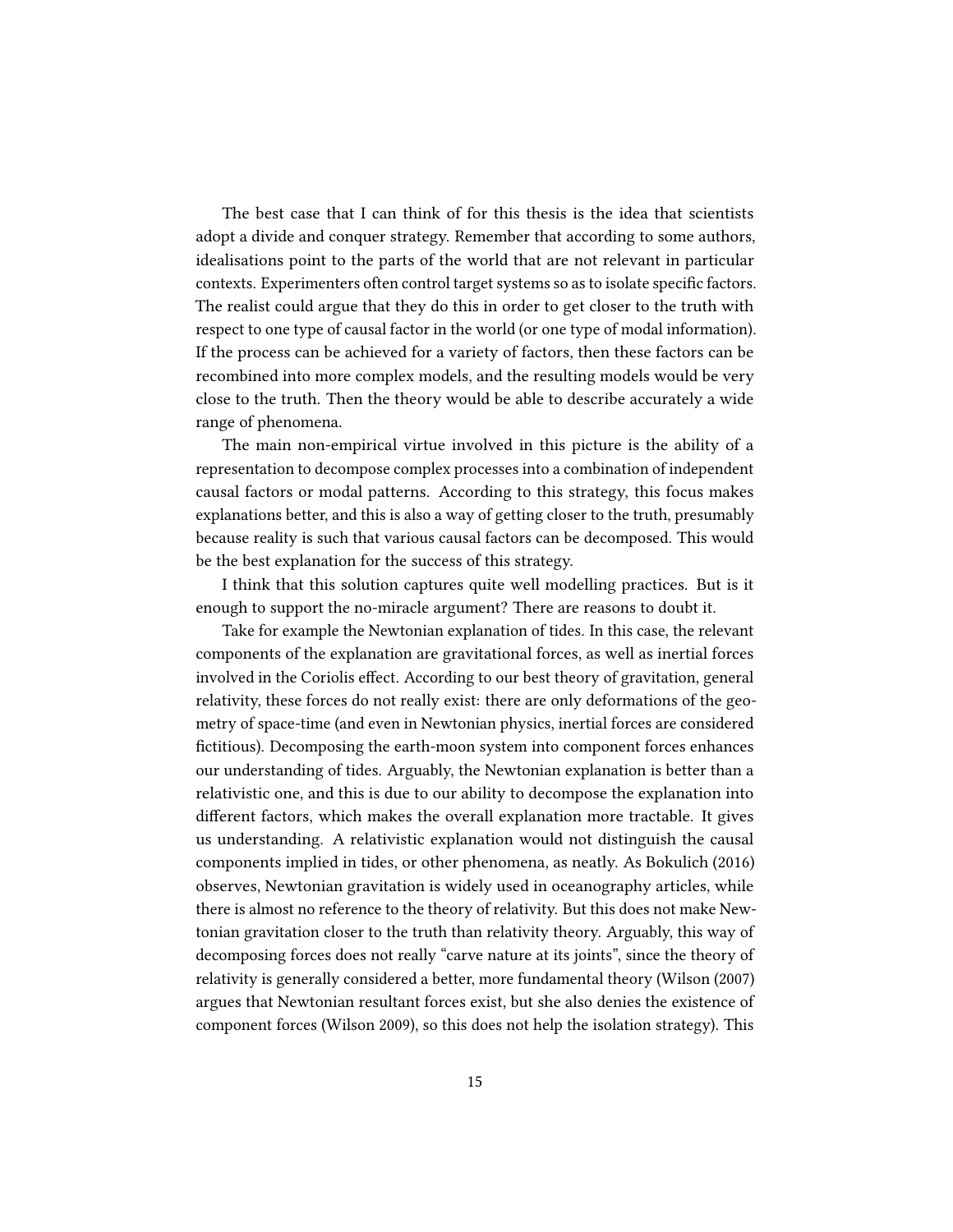undermines the connection between the goodness of an explanation and truth that the realist puts forth in the no-miracle argument. Idealisations do make our explanations better, but they do not bring us closer to the truth, and this is the case not only for particular models, but also at the theory level: Newtonian mechanics is still the theory that provides the best explanations for various phenomena today.

Also note that as observed at the end of the previous section, there might exist alternative explanations for the success of the isolation strategy that do not rest on its truth-conduciveness, for example in terms of flexibility.

One last option for the realist is to go structural realist. According to structural realism, our theories correctly describe the relational structure of the world, but not its nature. In order to avoid collapsing into a version of empiricism, authors often put emphasis on the modal structure (Ladyman and Ross 2007; French 2014). These positions pretend to explain empirical success, including when it comes to superseded theories such as Newtonian mechanics: these theories, although strictly false, capture structural aspects of reality.

This seems to be the best option for authors who claim that idealised models provide accurate modal information (see section 2). Perhaps isolating causal factors is a good way of unveiling the modal structure of reality, and Newtonian mechanics gets this structure right in the case of tides. However, even restricting oneself to structural claims, Newtonian mechanics cannot be considered closer to the truth than relativity theory, even though it is explanatory better in some contexts. So, the problem remains.

I do not claim to have explored all possible solutions to the problem examined in this paper. But in light of this discussion, the burden is on the realist to tell us exactly what kinds of virtues are involved in inferences to the best explanation, whether they are involved or not in idealisations as well, and how they can be truth-conducive, be it at the model or at the theory level. There does not seem to be any simple way to do so. Without such an account, the no-miracle argument fails.

#### 6 What Alternative to Realism?

As we can see, there is a tension between the fact that idealisations make our explanations better and the idea that inference to the best explanation would be truth-conducive. This weakens the main argument for scientific realism.

This article was not meant to deny that explanations and non-empirical virtues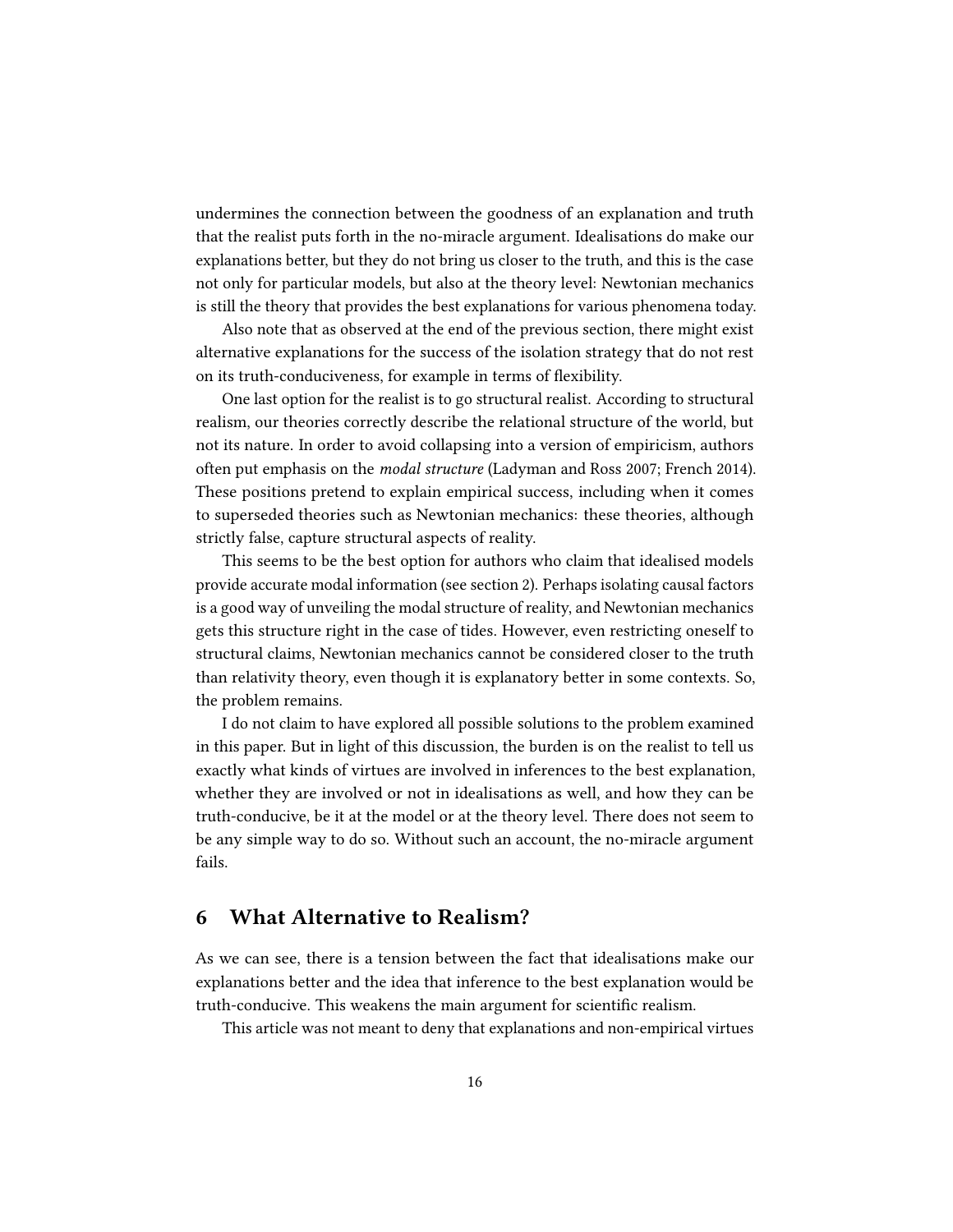are important in science and guide theory choice and model building. It was only meant to deny that they are truth-conducive. Scientific realism could still be maintained by giving up on abductive defences of realism. However, an alternative to scientific realism that is more coherent with modeling practices is the idea that non-empirical virtues are empirical-adequacy-conducive.

The idea is the following. Scientists are in the business of constructing empirically adequate theories, in the sense that these theories are able to predict a large variety of possible phenomena in a unified way. What we want is a theory that is flexible and accurate enough to provide good predictions for arbitrary levels of precision for the largest possible variety of phenomena possible, using, if possible, simple heuristics for model construction. Such a theory captures the general patterns of possible experiences from a human perspective. There is a trade-off between unification, scope and predictive power, so some non-empirical virtues play a role in theory selection. One way of achieving this successful combination of virtues is a divide and conquer strategy: isolate specific causal factors and then recombine them. As defenders of the isolation strategy could argue, this strategy has proved successful in the past. One explanation for this success could be that such theories are easily adaptable to new phenomena, and that an inductive process allows scientists to select the most successful adaptations. But this is not necessarily the only strategy available.

So the aim of science is to produce ideally empirically adequate theories. However, in concrete applications, as when the theories of physics are used in oceanography, ideal predictive power and scope sometimes matter less than explanatory power and usability. What is needed is a cognitive grasp of particular phenomena that helps us control and anticipate these phenomena in a large enough variety of circumstances with as little effort as possible, that is, a good explanation.

Explanations are generally contextual: they depend on the relevant variables to be explained and on background conditions. For example, the relevance of the Newtonian explanation for tides depends on the fact that the earth is located in flat space-time and that we are interested in coarse-grained variables. This means that explanatory power is not necessarily congruent with truth in an absolute sense, nor with ideal empirical adequacy at the theory level. At least, a form of pluralism is acceptable in this context: it makes sense to use superseded theories that are less empirically adequate, or simplified models that are not part of an empirically adequate theory for explanatory purposes. Model simplifications cannot always be generalised, so they should not be incorporated in the theoretical framework itself.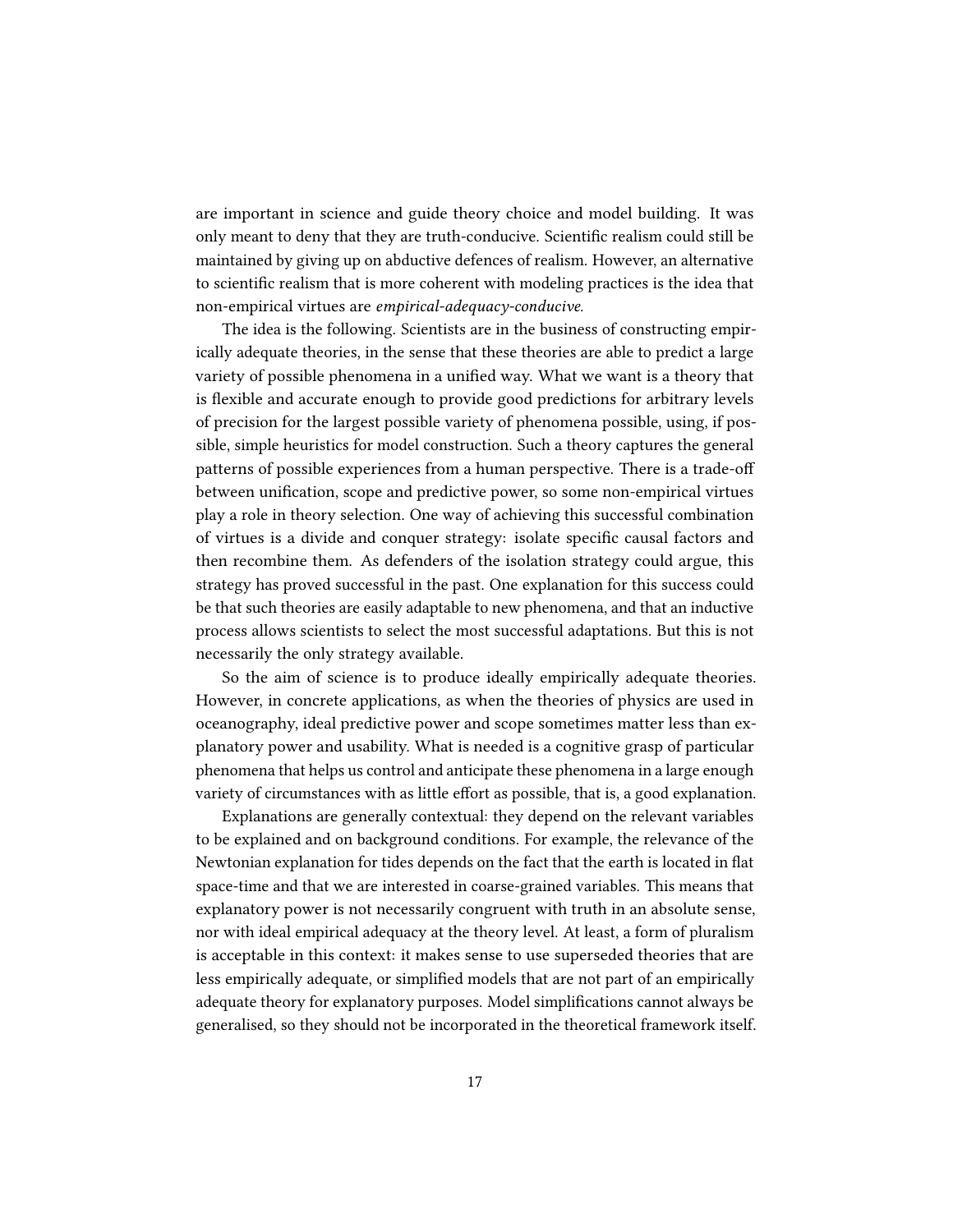But as argued by defenders of the placeholder strategy, they are harmless because they are close enough, in terms of predictions, to a non-idealised model that makes more accurate predictions. So, the explanatory success of such idealisations does not threaten the idea that theories are *empirically adequate* (and it is important that the corrections added to de-idealise a model are not ad-hoc, because the aim of science is to produce empirically adequate theories). Finally, the fact that theories are often constructed by isolating component causes, so as to be easily adaptable to various phenomena, makes them particularly fit for such purposes.

A structural realist could co-opt these arguments and claim that capturing the structure of possible experiences from a human point of view is all that we need to achieve "structural truth". This would mean giving up on the abductive defence of realism. However, in this view, the modal structure that the theory describes does not exists absolutely, but only relatively to a given perspective on worldly phenomena, tied to our epistemic position in the world. As argued in Ruyant (2021, ch. 7), this conception of structure is insufficient to sustain a realist position. At best it supports a modal version of empiricism, according to which theories merely capture relations of necessity between observable phenomena, where necessity is not absolute (as laws of nature could be) but relative to a background context. Such relativity is incompatible with the transcendent notion of truth that characterises realist positions.

This proposal does not suffer from the problems of scientific realism, because it acknowledges that a trade-off between non-empirical virtues and predictive power is necessary, both at the model-level in specific contexts and at the theory-level, and the two levels can come apart. Simplicity and scope are not considered instrumental means of achieving truth: they are valuable for their own sake. Science has been very successful at producing theoretical frameworks with these virtues that can be extended to new domains of experience. The strategies employed by scientists are certainly efficient for this purpose, and incidentally, they can give us a cognitive grasp of phenomena, in the form of modal information about what is observable and doable *from our perspective*. But this is no reason to believe that the entities posited by scientific theories really exist in an absolute sense, or that scientific laws are true in a transcendent sense: at most it makes sense (drawing from van Fraassen (1980)'s distinction between acceptance and belief) to accept them for the purpose of explanations and predictions.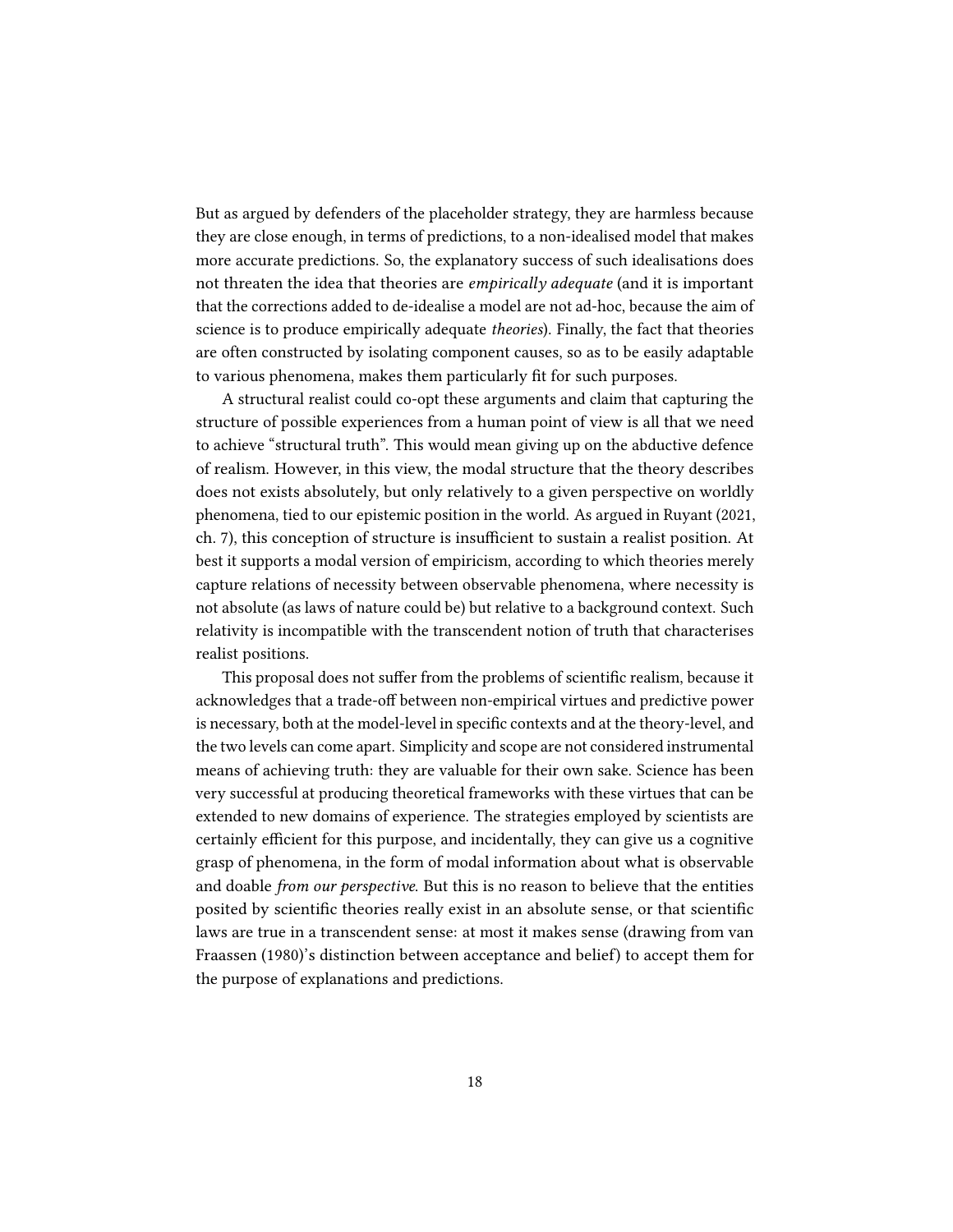## References

- Bokulich, Alisa. 2016. 'Fiction As a Vehicle for Truth: Moving Beyond the Ontic Conception'. The Monist 99 (3): 260–79. [https://doi.org/10.1093/](https://doi.org/10.1093/monist/onw004) [monist/onw004](https://doi.org/10.1093/monist/onw004).
- Cartwright, Nancy. 1983. How the Laws of Physics Lie. Vol. 34. Oxford University Press.
- Elgin, Catherine Z. 2017. True Enough. Cambridge, MA: MIT Press.
- French, Steven. 2014. The Structure of the World: Metaphysics and Representation. Oxford, United Kingdom: Oxford Univeristy Press.
- Giere, Ronald. 1989. 'Scientific Rationality as Instrumental Rationality'. Studies in History and Philosophy of Science Part A 20 (3): 377–84.
- Ladyman, James, and Don Ross. 2007. Every Thing Must Go: Metaphysics Naturalized. Oxford University Press.
- Lawler, Insa, and Emily Sullivan. 2021. 'Model Explanation Versus Model-Induced Explanation'. Foundations of Science 26 (4): 1049-74. [https://doi.org/](https://doi.org/10.1007/s10699-020-09649-1) [10.1007/s10699-020-09649-1](https://doi.org/10.1007/s10699-020-09649-1).
- Levin, Michael. 1984. 'What Kind of Explanation Is Truth'. In Scientific Realism, edited by Jarrett Leplin, 124--139. University of California.
- Mäki, Uskali. 2009. 'MISSing the World. Models as Isolations and Credible Surrogate Systems'. Erkenntnis 70 (1): 29–43. [https://doi.org/10.1007/](https://doi.org/10.1007/s10670-008-9135-9) [s10670-008-9135-9](https://doi.org/10.1007/s10670-008-9135-9).
- Maxwell, Grover. 1970. 'Theories, Perception and Structural Realism'. In The Nature and Function of Scientific Theories, edited by Robert Colodny, 3–34. University of Pittsburgh Press.
- McMullin, Ernan. 1985. 'Galilean Idealization'. Studies in History and Philosophy of Science Part A 16 (3): 247–73. [https://doi.org/10.1016/](https://doi.org/10.1016/0039-3681(85)90003-2) [0039-3681\(85\)90003-2](https://doi.org/10.1016/0039-3681(85)90003-2).
- Pincock, Christopher. 2021. 'A Defense of Truth as a Necessary Condition on Scientific Explanation'. Erkenntnis. [https://doi.org/10.1007/](https://doi.org/10.1007/s10670-020-00371-9) [s10670-020-00371-9](https://doi.org/10.1007/s10670-020-00371-9).
- Psillos, Stathis. 1999. Scientific Realism: How Science Tracks Truth. Philosophical Issues in Science. London ; New York: Routledge.
- Putnam, Hilary. 1975. Mathematics, Matter, and Method. Cambridge University Press.
- Rice, Collin. 2021. 'Understanding Realism'. Synthese 198 (5): 4097-4121. [https:](https://doi.org/10.1007/s11229-019-02331-5)